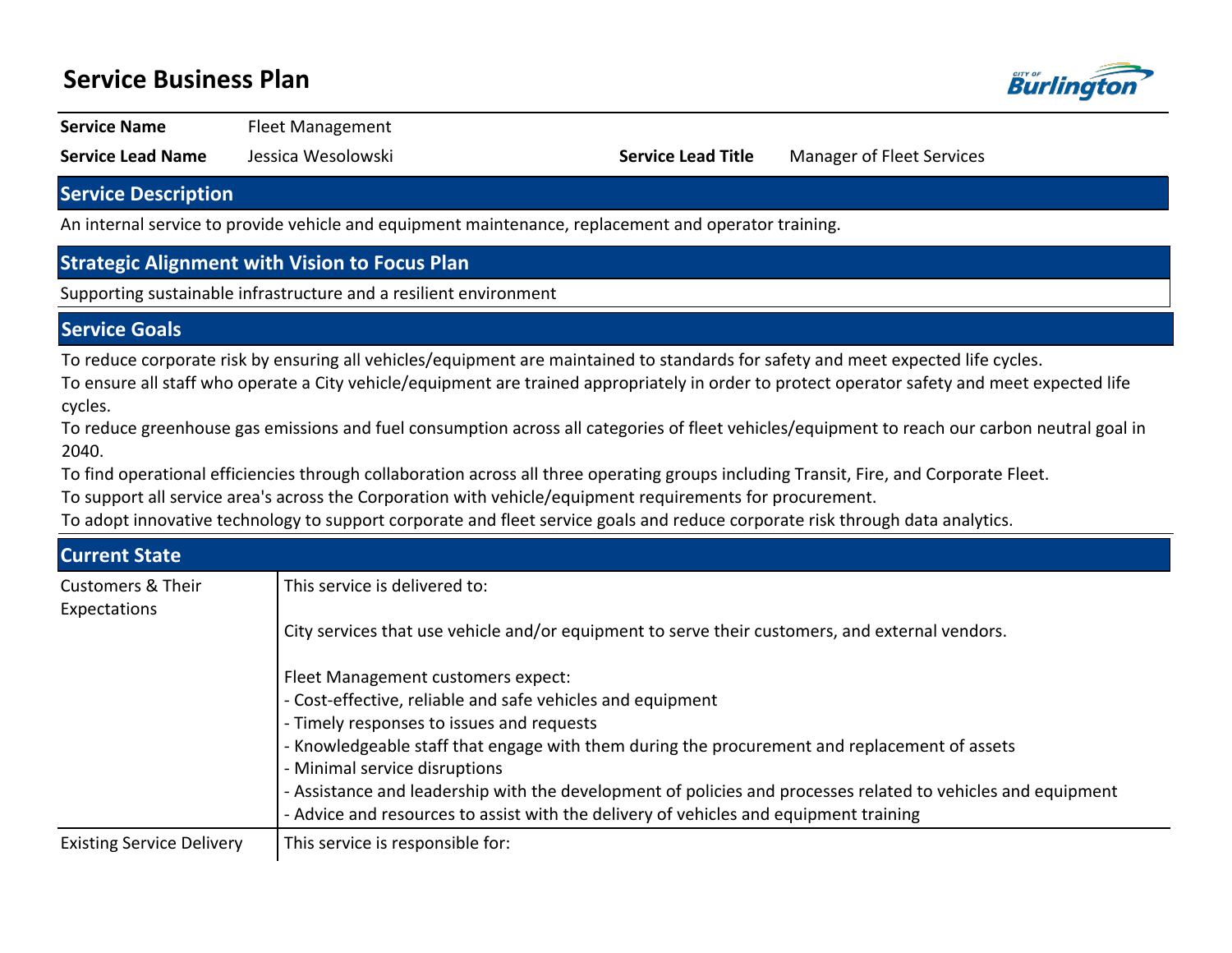|                                                                     | - Performing and coordinating the schedule of both preventative and on-demand maintenance requirements for the<br>City's corporate fleet comprised of 295 vehicles and equipment, and 268 pieces of small equipment in Corporate<br>Fleet, 80 vehicles in Transit and 42 vehicles and a variety of specialty equipment in Fire.<br>- Seeking external support for specialized repairs that cannot be completed by in-house staff due to shop tool<br>requirements, etc.<br>- Managing the inventory of parts to aid timely repairs<br>- Maintaining fuel inventory and administering of the fuel dispensing system for all fleet vehicles<br>- Researching industry trends and best practices<br>- Engaging with customers to coordinate vehicles and equipment replacement at the end of their life cycle, including<br>procurement, delivery, training and disposal of old assets<br>- Training staff on the proper use of City vehicles and equipment to reduce risk, keep employees safe, meet carbon<br>reduction goals and life cycle targets<br>- Developing policies and procedures as it relates to vehicles and equipment<br>- Providing support in collision investigation and reporting<br>- Managing the Corporate Vehicle Depreciation Reserve Fund (VDRF) & the City's Commercial Vehicle Operator's<br><b>Registration (CVOR)</b> |
|---------------------------------------------------------------------|---------------------------------------------------------------------------------------------------------------------------------------------------------------------------------------------------------------------------------------------------------------------------------------------------------------------------------------------------------------------------------------------------------------------------------------------------------------------------------------------------------------------------------------------------------------------------------------------------------------------------------------------------------------------------------------------------------------------------------------------------------------------------------------------------------------------------------------------------------------------------------------------------------------------------------------------------------------------------------------------------------------------------------------------------------------------------------------------------------------------------------------------------------------------------------------------------------------------------------------------------------------------------------------------------------------------------------------------------|
| <b>Existing Customer</b><br>Engagement Tools /<br>Methods           | Customer engagement tools include telephone, in person meetings with staff, email, surveys, training sessions and<br>reports.                                                                                                                                                                                                                                                                                                                                                                                                                                                                                                                                                                                                                                                                                                                                                                                                                                                                                                                                                                                                                                                                                                                                                                                                                     |
| Is this Service Provincially<br>Legislated?                         | N/A<br>No                                                                                                                                                                                                                                                                                                                                                                                                                                                                                                                                                                                                                                                                                                                                                                                                                                                                                                                                                                                                                                                                                                                                                                                                                                                                                                                                         |
| For this Service are there<br><b>Approved Service</b><br>Standards? | Highway Traffic Act, Council-approved levels of service<br>Yes                                                                                                                                                                                                                                                                                                                                                                                                                                                                                                                                                                                                                                                                                                                                                                                                                                                                                                                                                                                                                                                                                                                                                                                                                                                                                    |

| <b>Programs</b>                                   |                                                                                                                                                                                                                                                                                      |
|---------------------------------------------------|--------------------------------------------------------------------------------------------------------------------------------------------------------------------------------------------------------------------------------------------------------------------------------------|
| Vehicle and Equipment<br>Maintenance              | Provide regularly scheduled service, minor and major repairs, fueling, licensing and emission testing (as required).                                                                                                                                                                 |
| Vehicle Procurement                               | Purchase new and replacement vehicles and equipment at the right time to minimize life cycle costs and right-size<br>the fleet, including disposal.                                                                                                                                  |
| Vehicle and Equipment<br><b>Operator Training</b> | Coordinate training and seasonal re-training of operators of City vehicles and equipment, perform monthly driver<br>license checks, investigate and review accidents, manage the Commercial Vehicle Operator's Registration (CVOR),<br>and compliance checks for required paperwork. |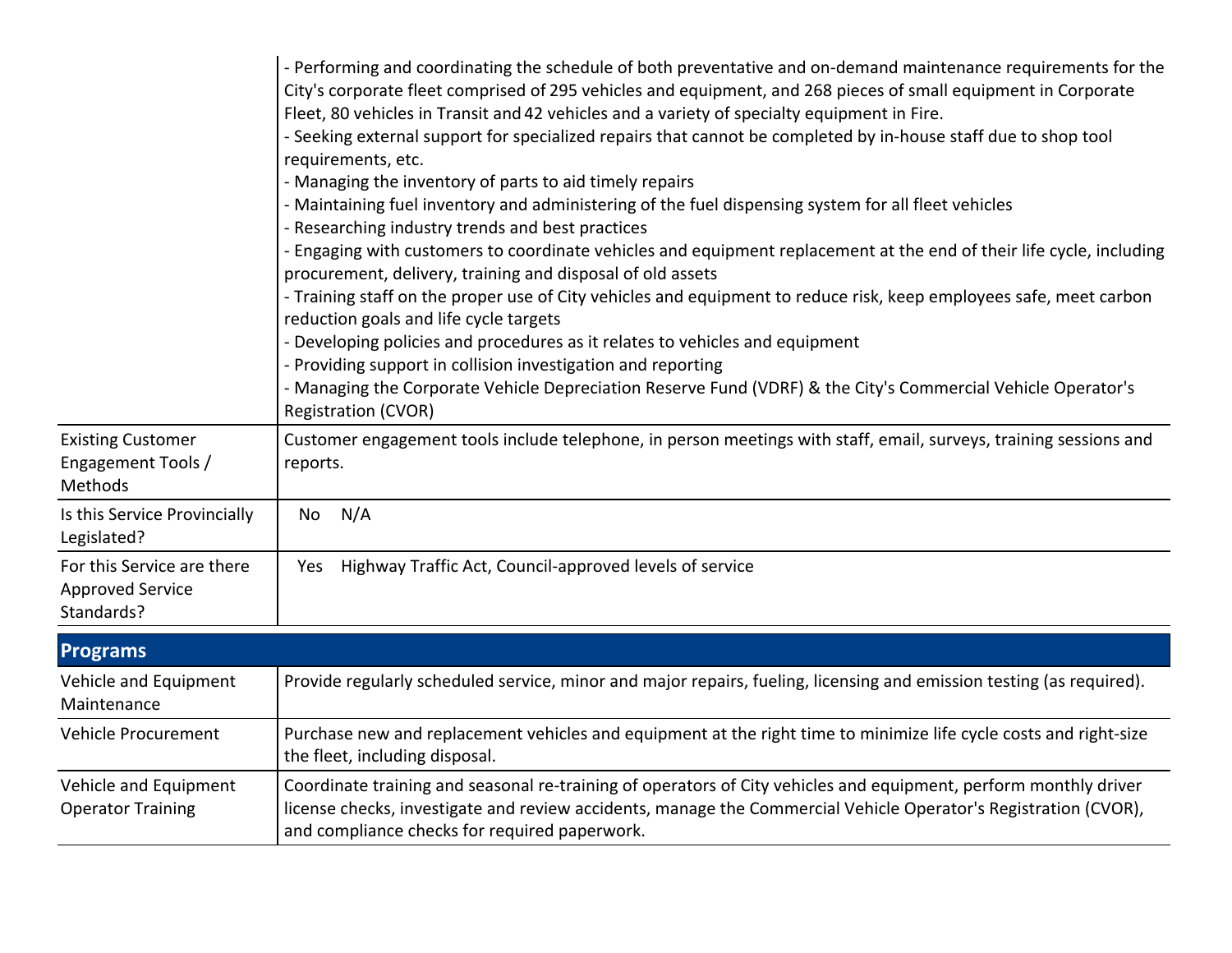### **Recent Continuous Improvement Initiatives**

The service continues to investigate and purchase green technologies such as plug-in hybrid vehicles and smart block heaters. In efforts to enhance green fleet, the service has continued to assess the "right sizing" of vehicles and equipment at the end of their lifecycle, reducing GHG emissions where possible while meeting business needs for the equipment.

The Service, with the support of finance, continues to procure 'like' fleet assets through preferred vendor agreements, multi-year agreements, and piggybacking with other outside agencies to leverage buying power when possible. This continuous improvement will result in a decrease in staff time needed to procure assets, ensure best pricing, limit the number of vendors we need to manage, and result in efficiencies from a maintenance and parts perspective.

In 2019, a pilot project with FleetCarma to capture data on duty cycle behaviour for 29 light duty vehicles across Corporate Fleet, concluded. Results from the data collected will inform staff which vehicles are most suitable for green fleet conversion given the type of vehicle and duty cycle behaviour. A full report including data on potential GHG emission reduced for each vehicle and life cycle cost of ownership for each vehicle is available.

In 2019, Fleet Services continued to work on Corporate Projects to in and effort to adopt innovative technology within our business. These projects include the Enterprise Asset Management System (EAMS), Business Intelligence (BI), Customer Relationship Management (CRM), and Automated Vehicle Location (AVL).

Education continues to all staff on the importance of green house gas emission reduction. Green Fleet education sessions with departments were completed in 2018, communication/FAQ re: green fleet on the employee intranet, and charging stations installed.

In 2019, implemented Health & Safety improvements to corporate fleet and equipment for operators and Motor Vehicle Technicians, supported an update to the Climate Change action Plan, updated the Driver Handbook, PM/PMVCI schedules across the entire fleet, Vehicle Inspection Forms and the corporate on-boarding process for staff who operate vehicles/equipment.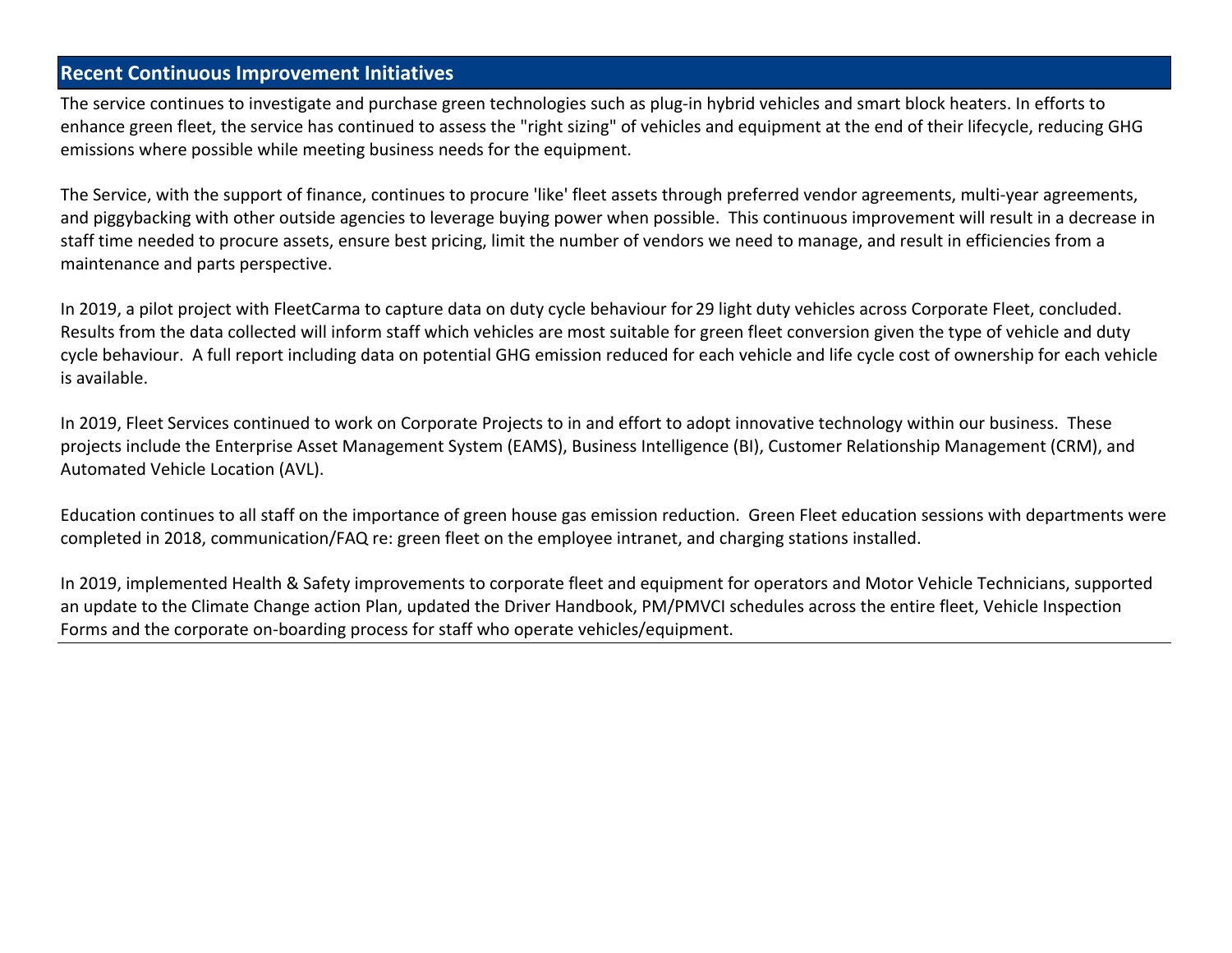### **Environmental Considerations**

To meet Corporate targets to reduce environmental impact for fleet vehicles and equipment, a dedicated resource is required to:

- implement the green fleet strategy including analyzing and monitoring fuel consumption data
- lead green fleet conversion across all vehicle and equipment categories including research, demo's, engagement with business units, procurement, fuel types and supporting required infrastructure installation
- implementing on-going proactive telematics monitoring including salt/sand spread rates, operator behaviours, fuel consumption, idling, opportunities for pool vehicles
- pursuing grant applications
- updating and reporting to Council on the green fleet strategy in collaboration with Capital Works

With funding, additional Idle Management Hardware can be added to our highest emission vehicles, as a pilot or otherwise, to actively reduce emissions & consumption. These vehicles will be monitored to ensure emissions targets are achieved and maintained.

| <b>Emerging Opportunities and Anticipated Risks</b> |                                                                                                                                                                                                                                                                                                                                                                                                                                                                                                                                                                                                                                            |  |  |  |
|-----------------------------------------------------|--------------------------------------------------------------------------------------------------------------------------------------------------------------------------------------------------------------------------------------------------------------------------------------------------------------------------------------------------------------------------------------------------------------------------------------------------------------------------------------------------------------------------------------------------------------------------------------------------------------------------------------------|--|--|--|
| <b>Emerging Opportunities</b>                       | The Audit & Accountability Service Review in Fleet will support an update to the green fleet strategy as well as<br>Corporate Fleet related policies.                                                                                                                                                                                                                                                                                                                                                                                                                                                                                      |  |  |  |
|                                                     | To meet Corporate targets to reduce environmental impact for fleet vehicles and equipment, a dedicated resource is<br>required to:<br>- implement the green fleet strategy including analyzing and monitoring fuel consumption data<br>- lead green fleet conversion across all vehicle and equipment categories including research, demo's, engagement<br>with business units, procurement, fuel types and supporting required infrastructure installation<br>- implementing on-going proactive telematics monitoring including salt/sand spread rates, operator behaviours, fuel<br>consumption, idling, opportunities for pool vehicles |  |  |  |
|                                                     | - pursuing grant applications<br>- updating and reporting to Council on the green fleet strategy in collaboration with Capital Works                                                                                                                                                                                                                                                                                                                                                                                                                                                                                                       |  |  |  |
|                                                     | The introduction of a Fleet Policy will provide an opportunity to standardize expectations and standards for fleet<br>vehicles. There will be an opportunity to review vehicle allocation, corporate training for vehicles and equipment<br>operations, and on-boarding. Stakeholders will be engaged throughout to develop a phased implementation plan.                                                                                                                                                                                                                                                                                  |  |  |  |
|                                                     | There is an opportunity to align current charge back practices for all services related to corporate fleet in<br>preparation for a future process review on vehicle budgeting which may include replacement.                                                                                                                                                                                                                                                                                                                                                                                                                               |  |  |  |
| <b>Anticipated Risks</b>                            | The biggest risk fleet is facing is the replacement of Avantis. If the EAMS solution does not have a Fleet specific                                                                                                                                                                                                                                                                                                                                                                                                                                                                                                                        |  |  |  |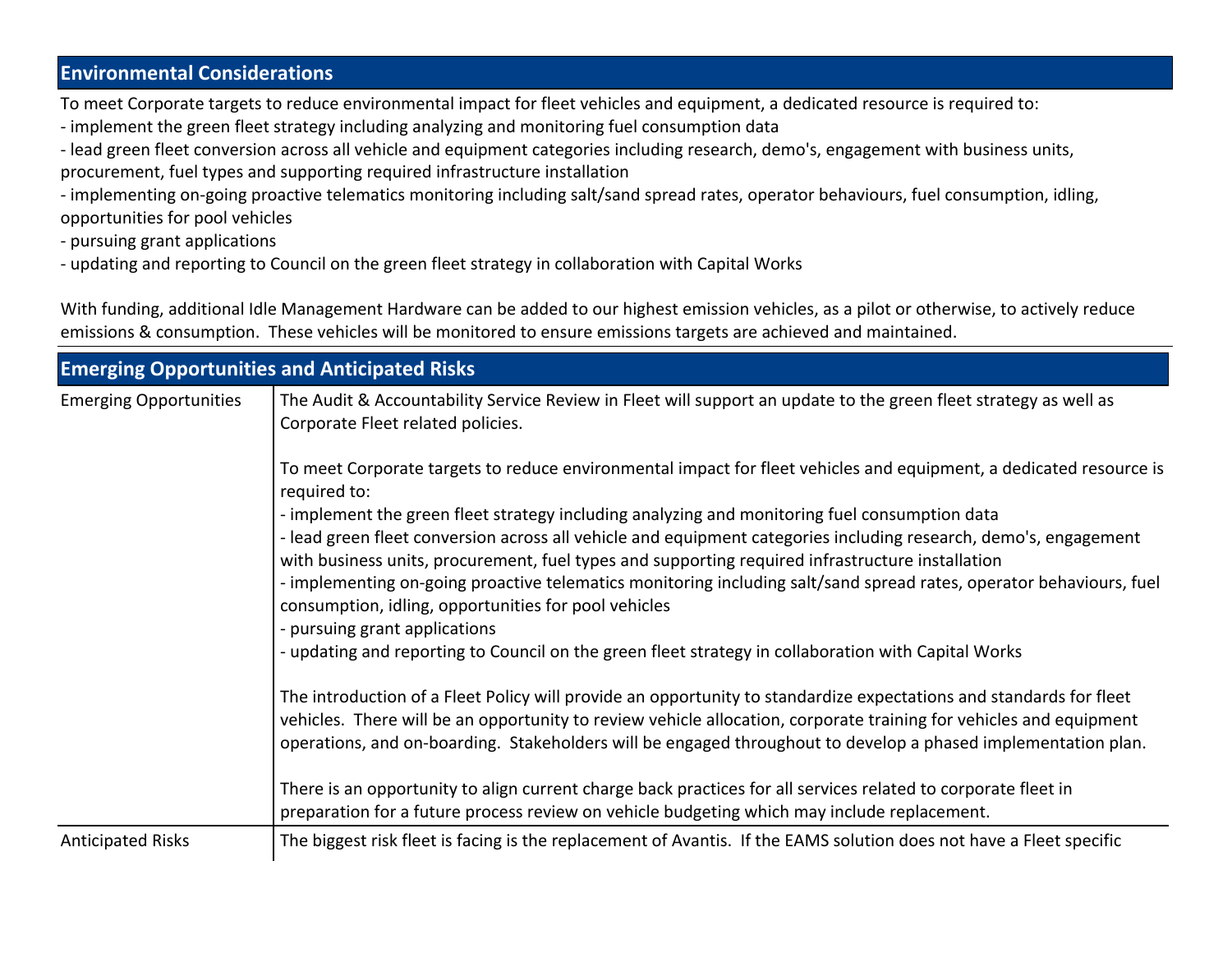|                                                                                                    | module, we will have no software to manage our assets. Using a work order management system for asset<br>management, simply won't work again. We are hopeful that the successful proponent has a fleet module. There is<br>no funding and no IT time currently identified for fleet should EAMS not meet the needs of fleet.                                                                                                                                                                                                                                                                                                                                                                                                                                                                                                                                                                                                                                                                                                                                                                                                                                                                                                            |                          |
|----------------------------------------------------------------------------------------------------|-----------------------------------------------------------------------------------------------------------------------------------------------------------------------------------------------------------------------------------------------------------------------------------------------------------------------------------------------------------------------------------------------------------------------------------------------------------------------------------------------------------------------------------------------------------------------------------------------------------------------------------------------------------------------------------------------------------------------------------------------------------------------------------------------------------------------------------------------------------------------------------------------------------------------------------------------------------------------------------------------------------------------------------------------------------------------------------------------------------------------------------------------------------------------------------------------------------------------------------------|--------------------------|
|                                                                                                    | In the past, Capital projects for infrastructure throughout the City have been approved without the capital<br>equipment to maintain the infrastructure or the operating costs to maintain the equipment (staff, fuel, parts &<br>service and fleet technicians). Many capital equipment requests are to "catch up" with infrastructure.                                                                                                                                                                                                                                                                                                                                                                                                                                                                                                                                                                                                                                                                                                                                                                                                                                                                                                |                          |
|                                                                                                    | Continuous improvement initiatives will continue to decrease due to demand placed on staff because of the<br>growing size of the fleet, increased customer demand and the complexity of new equipment without additional staff<br>approved to support maintenance, replacement, data analysis and innovation. In addition, due to customer's varied<br>hours of operation, increased demands on extended service hours are being placed on the fleet team. If/when<br>levels of service increase and Climate Change occurs, there is often an adverse affect to vehicles and equipment that<br>must be accounted for including lifecycle costs, maintenance requirements, etc.<br>Budget risks include fuel price increases within the approved budget year, higher costs for new technologies,<br>requirement for new diagnostic technology to repair the wide-variety of equipment, trade tariffs and price of U.S.<br>dollar, as well as the growing need of vehicle accessories such as GPS, safety signage, etc.<br>Growing the City's green fleet comes with anticipated risks such as: cost of infrastructure, complexity of new<br>technology as well as maintaining a balance between business need and environmental impacts. |                          |
| <b>Enterprise Risk</b><br>Considerations                                                           | Labour Market & Workforce - Attraction, Retention<br>Climate Change - increasing Number of Severe Weather Events<br>Capacity and Volume of Work - Strategic Plan, CM and BLT Work Plans<br>Technology - Speed of change                                                                                                                                                                                                                                                                                                                                                                                                                                                                                                                                                                                                                                                                                                                                                                                                                                                                                                                                                                                                                 |                          |
| <b>Service Initiatives</b>                                                                         |                                                                                                                                                                                                                                                                                                                                                                                                                                                                                                                                                                                                                                                                                                                                                                                                                                                                                                                                                                                                                                                                                                                                                                                                                                         | <b>Target Completion</b> |
| Finalize and communicate the Corporate Fleet Policy.                                               |                                                                                                                                                                                                                                                                                                                                                                                                                                                                                                                                                                                                                                                                                                                                                                                                                                                                                                                                                                                                                                                                                                                                                                                                                                         | Dec 2020                 |
| Update the Corporate Green Fleet Strategy based on current market and FleetCarma telematics pilot. |                                                                                                                                                                                                                                                                                                                                                                                                                                                                                                                                                                                                                                                                                                                                                                                                                                                                                                                                                                                                                                                                                                                                                                                                                                         | Dec 2020                 |
| Processes review for corporate vehicle and equipment training (record keeping, retraining).        |                                                                                                                                                                                                                                                                                                                                                                                                                                                                                                                                                                                                                                                                                                                                                                                                                                                                                                                                                                                                                                                                                                                                                                                                                                         | Dec 2020                 |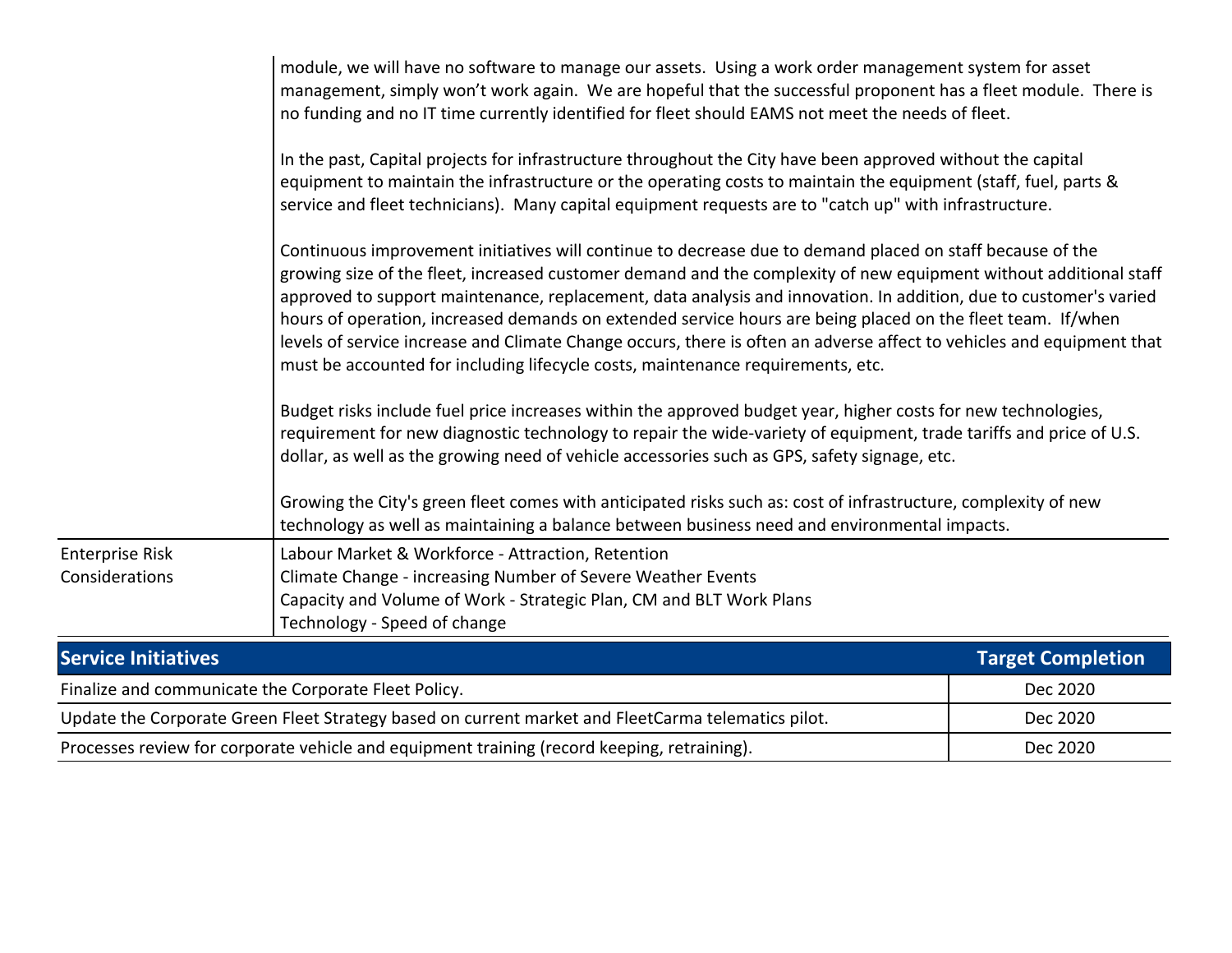# **MEASURING SUCCESS**

#### **How much did we do?**

| <b>Performance</b>     | 2015   | 2016   | 2017   | 2018   | 2019            | 2020            | 2021     | 2022            |
|------------------------|--------|--------|--------|--------|-----------------|-----------------|----------|-----------------|
| <b>Measurement</b>     | Actual | Actual | Actual | Actual | <b>Forecast</b> | <b>Forecast</b> | Forecast | <b>Forecast</b> |
| Number of vehicles and | 23     | 33     | 33     | 19     | 24              | 21              | 24       | 29              |
| equipment procurements |        |        |        |        |                 |                 |          |                 |
| completed (Excluding   |        |        |        |        |                 |                 |          |                 |
| minor equipment)*      |        |        |        |        |                 |                 |          |                 |
| Number of preventive   | 434    | 460    | 716    | 685    | 840             | 867             | 886      | 905             |
| Imaintenance services  |        |        |        |        |                 |                 |          |                 |
| performed              |        |        |        |        |                 |                 |          |                 |

#### **How well did we do it?**

| <b>Performance</b>    | Percentage of Customer Satisfaction                                                                                                                                                                                                                                                                                                                                                                                                                                                                                                                                                                                                                                                                                                                      |  |  |
|-----------------------|----------------------------------------------------------------------------------------------------------------------------------------------------------------------------------------------------------------------------------------------------------------------------------------------------------------------------------------------------------------------------------------------------------------------------------------------------------------------------------------------------------------------------------------------------------------------------------------------------------------------------------------------------------------------------------------------------------------------------------------------------------|--|--|
| <b>Measurement</b>    |                                                                                                                                                                                                                                                                                                                                                                                                                                                                                                                                                                                                                                                                                                                                                          |  |  |
| Story behind the data | There are very high expectations for engagement and service to internal customers. In an effort<br>to meet customer demand, two vehicles have been retained from auction as we replace to ensure<br>there are spare vehicles and business continuity can occur. Limited investment will be made to<br>maintain these spare vehicles that are at their end of life. Based on the annual survey, a more<br>positive working relationship is building however there is always more we can do to serve the<br>internal customer including training, demo's and emphasis on green fleet. Long delays with<br>procurement deliveries has lead to some customer dissatisfaction. Fleet is currently exploring<br>opportunities to decrease delays with finance. |  |  |

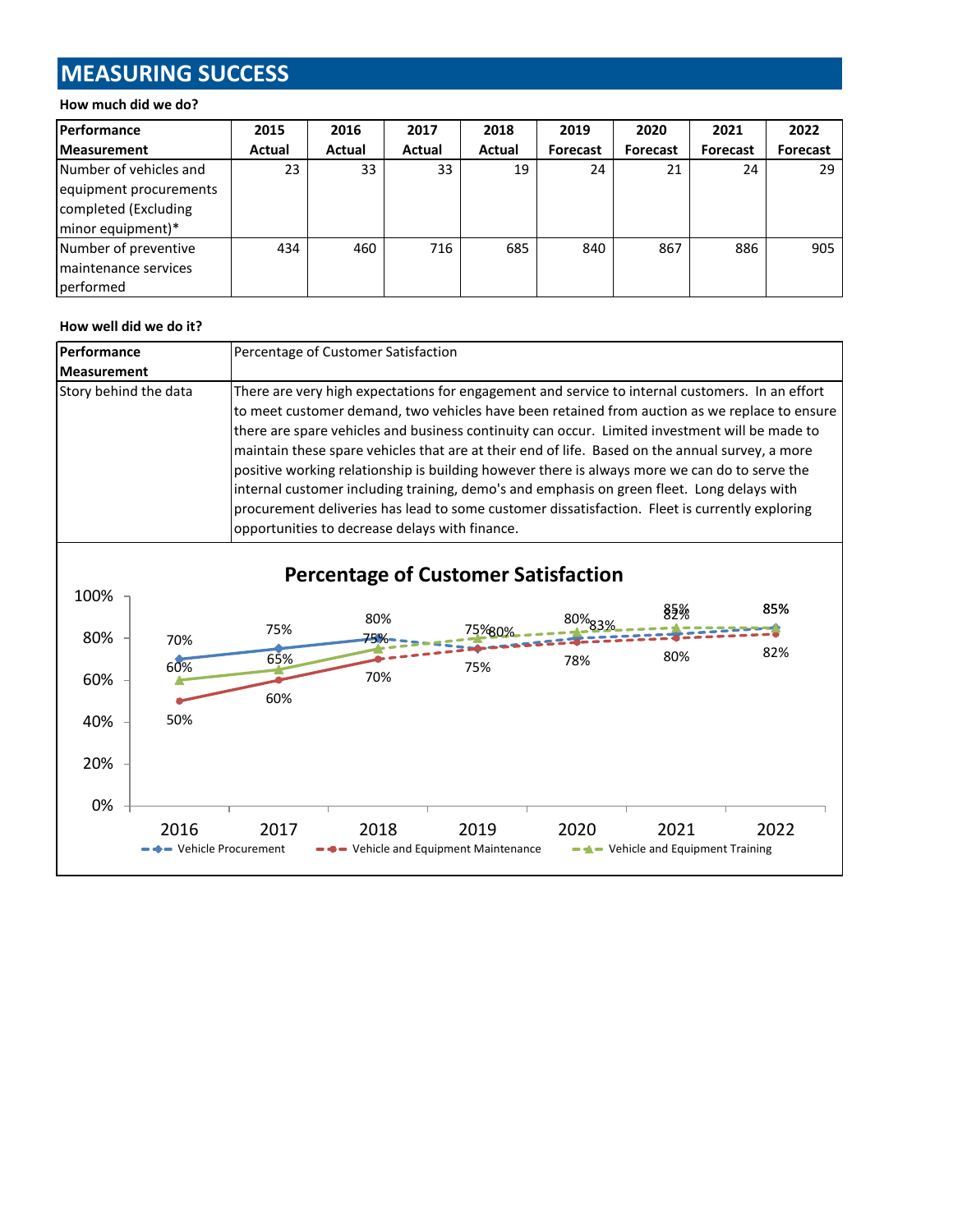#### **Is anyone better off?**

| Performance                                                                   | Reduction in year over year Commercial Vehicle Operators Registration (CVOR) Safety Rating                                                                                                                                                                                                                                                                                                                                                                                                                                                                                                        |  |  |  |  |  |
|-------------------------------------------------------------------------------|---------------------------------------------------------------------------------------------------------------------------------------------------------------------------------------------------------------------------------------------------------------------------------------------------------------------------------------------------------------------------------------------------------------------------------------------------------------------------------------------------------------------------------------------------------------------------------------------------|--|--|--|--|--|
| <b>Measurement</b>                                                            | Percentage                                                                                                                                                                                                                                                                                                                                                                                                                                                                                                                                                                                        |  |  |  |  |  |
| Story behind the data                                                         | Change in hiring practices in Transit have lead to decreases in CVOR in Q3/4 2018 however full<br>impact of changes in Transit will not be realized until Q1 2020. Low wages affect the skill and<br>experience level of professional drivers that we can attract for our operational teams as well as<br>the frequency that training must be delivered due to continuous onboarding at a high rate.<br>Training can only help so much as experience is also critical. Time spent reviewing and analyzing<br>CVOR incidents is critical as well as the recently implemented documentation audits. |  |  |  |  |  |
| Where do we want to go?                                                       | Attracting and retaining highly skilled drivers is a priority for both Transit and RPF. Converting<br>some positions in RPF from temporary to permanent based on operational requirements will<br>support this desired outcome. Additional staff resources are required to develop a formal re-<br>training program for all professional drivers.                                                                                                                                                                                                                                                 |  |  |  |  |  |
| 100%<br>80%<br>60%<br>34%<br>40%<br>20%<br>0%<br>2015<br>- Sanction Threshold | <b>Safety Violation Rate (RPM and Transit Departments)</b><br>38%<br>32%<br>32%<br>28%<br>28%<br>27%<br>23%<br>2016<br>2017<br>2018<br>2019<br>2020<br>2021<br>2022<br>Audit Threshold<br>- Warning Threshold<br>Average Rating                                                                                                                                                                                                                                                                                                                                                                   |  |  |  |  |  |